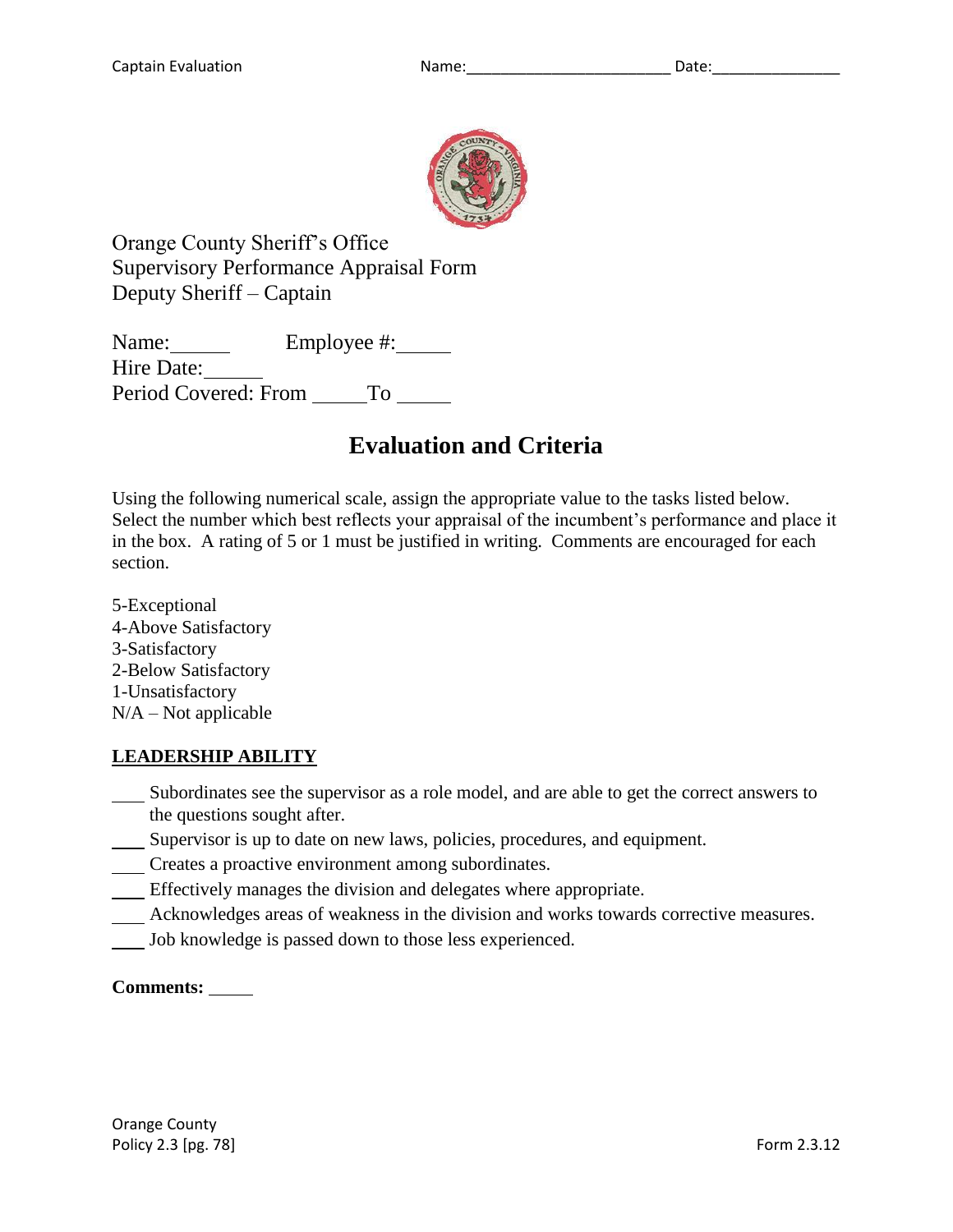# **PROMOTION OF DEPARTMENTAL GOALS, PROGRAMS AND OBJECTIVES**

- Is an active participant in the goal setting, project planning and needs assessment of the department.
- Supports and responds to the department's goals, programs and activities.
- The department's needs, plans and goals are communicated to subordinates.
- Plans, projects and work activities are understood by subordinates, implemented as scheduled and produce intended results.
- Creative and innovative ideas are encouraged from subordinates and advanced whenever possible.

**Comments:**

# **BUDGETARY AND FINANCIAL OVERSIGHT**

- Additional or unanticipated expenditures are authorized prior to incurrence.
- Cost saving methods are actively sought and implemented.
- Maintain appropriate level of division supplies

**Comments:**

# **SELECTION, TRAINING AND EVALUATION OF PERSONNEL**

- New employees are hired based upon their job related qualifications and related EEO/AA laws.
- New employees receive complete orientation, on-the-job training plus continuing feedback on performance.
- Evaluations and counseling of employees are done on an objective basis.
- Accomplishments are recognized and employee is suitably commended.
- Unsatisfactory performance is called to the attention of employee, documented and corrective action taken.
- All employees are given equal opportunity to train for both improved job skill levels and promotional positions.
- Conduct Background Investigations as required.

#### **Comments:**

Orange County Policy 2.3 [pg. 79] **Form 2.3.12**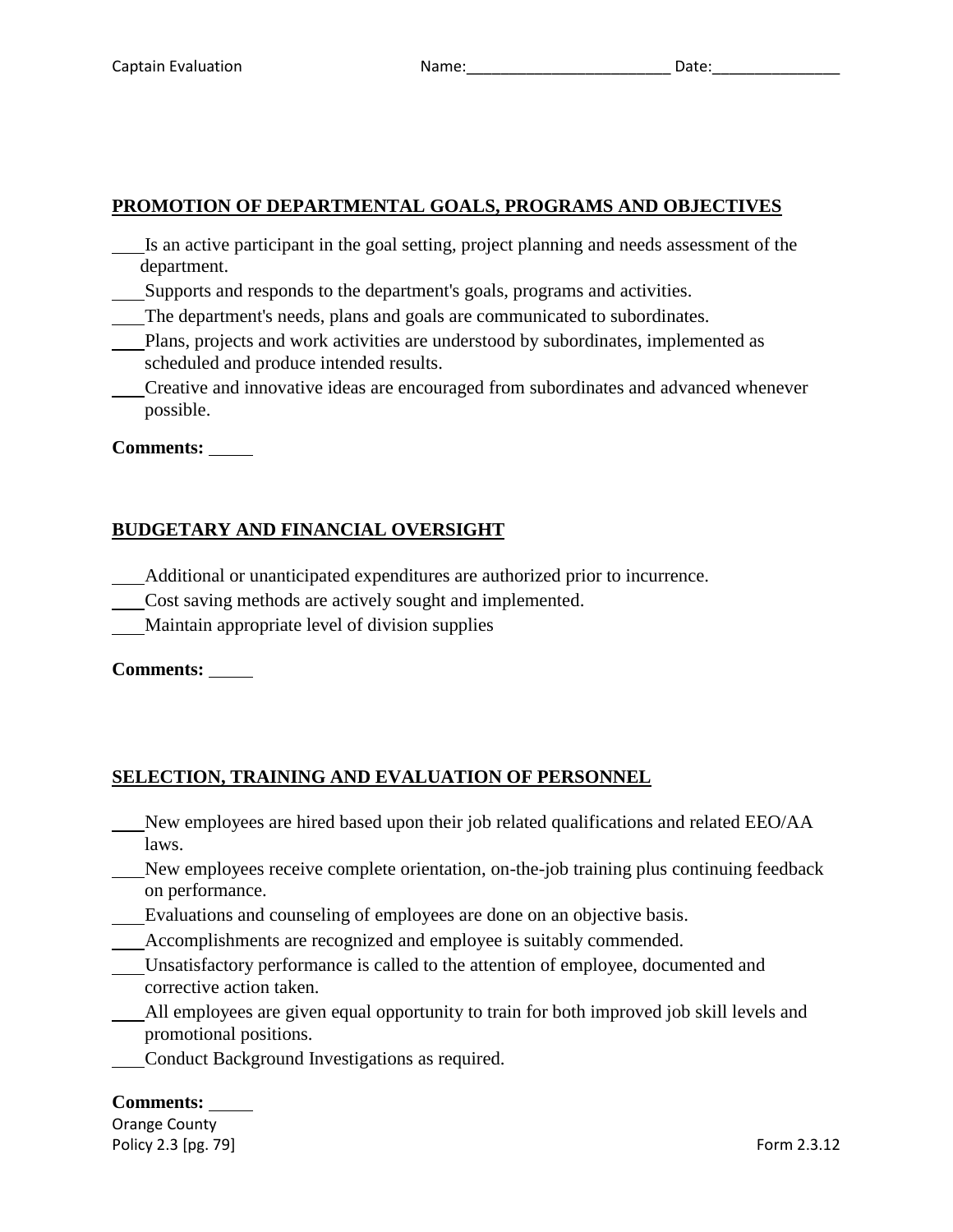## **REPORT PREPARATION, SUBMISSION AND PRESENTATION**

- Reports are furnished on a timely basis without prompting or undue delay.
- Information on reports is complete, clear, concise and submitted in prescribed format.
- Oral reports are communicated in clear, concise and accurate manner.
- Investigative reports are reviewed and approved in a timely manner.
- Case reviews are done quarterly.

**Comments:**

## **INTERNAL COMMUNICATION AND COOPERATION**

- Problems which arise in working relationships are quickly and professionally resolved.
- Few and only minor problems occur because of poor communication or coordination of activities.
	- Results and goals are obtained in projects requiring interdepartmental working assignments.
- Corrective action is quickly taken on substantiated complaints.
- Assigned personnel assist and coordinate activities with other divisions as needed.

**Comments:**

## **PERSONNEL ASSIGNMENT AND SUPERVISION**

- Assignments are made in a fair and impartial manner considering the needs of the department and the capabilities of the employee.
- Subordinates understand instructions and job assignments with few and only minor problems occurring.
- Problems or deviations arising in established schedules, procedures and work activities are promptly confronted and corrected.
- Supervision is provided periodic feedback on subordinate's performance.
- Desired results (both quantity and quality of work expected from the group) are accomplished through subordinate personnel.
- Monitor On-Call Schedules.
- Monitor annual and sick leave use.

#### **Comments:**

Orange County Policy 2.3 [pg. 80] **Form 2.3.12** Form 2.3.12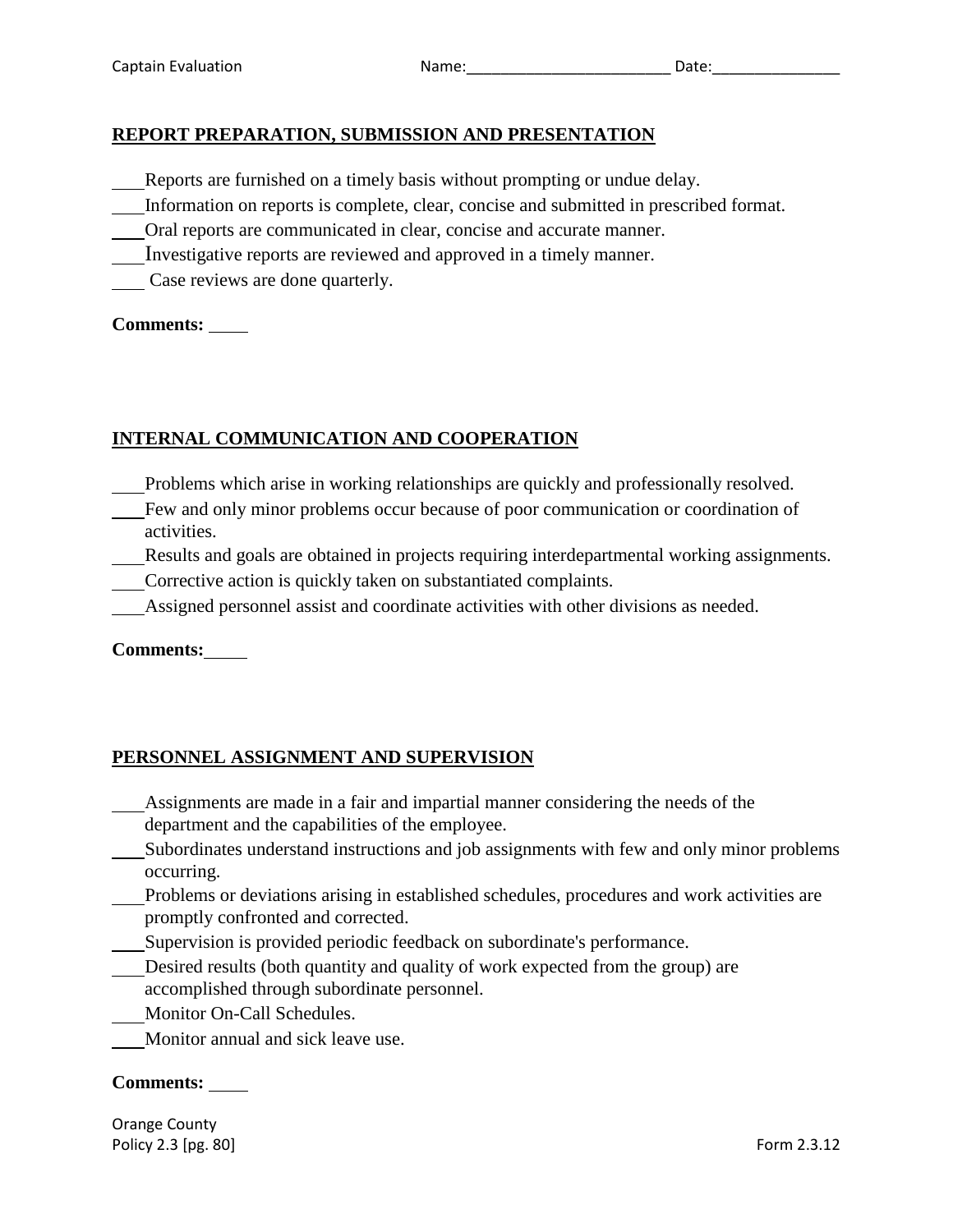# **EXTERNAL PUBLIC RELATIONS**

- Activities of work groups are conducted in a manner which demonstrates efficiency, competence and courtesy to the public.
- Assigned personnel coordinate activities with other agencies as the need arises.
- Few and only minor problems occur due to poor communications or coordination.
- Problems which occur are promptly and satisfactorily resolved.
- Corrective action is taken on all substantiated complaints.
- Maintain contact with Commonwealth Attorney to review case work and deputy performance.

#### **Comments:**

#### **POLICY ADMINISTRATION**

- All policies and procedures are documented, communicated and made available to all subordinate personnel; are understood by subordinates and are consistently and fairly applied.
- Grievances and potential grievances receive early attention and are thoroughly documented.
- Every time it is appropriate, the performance of subordinate employees is recognized.
- Employee suggestions are encouraged and responded to promptly.
- Individual reports to work on time and as scheduled.
- Personal leave is used only as authorized and sick leave is not abused..
- \_\_\_Violations of policies, procedures and work rules are discussed, documented and appropriate action is taken.
- Prior to December 31st of the calendar year, all employees had less than the maximum allowed hours of accumulated annual leave.
- Exceptions to policies, procedures and work rules are approved in advance with appropriate personnel.

#### **Comments:**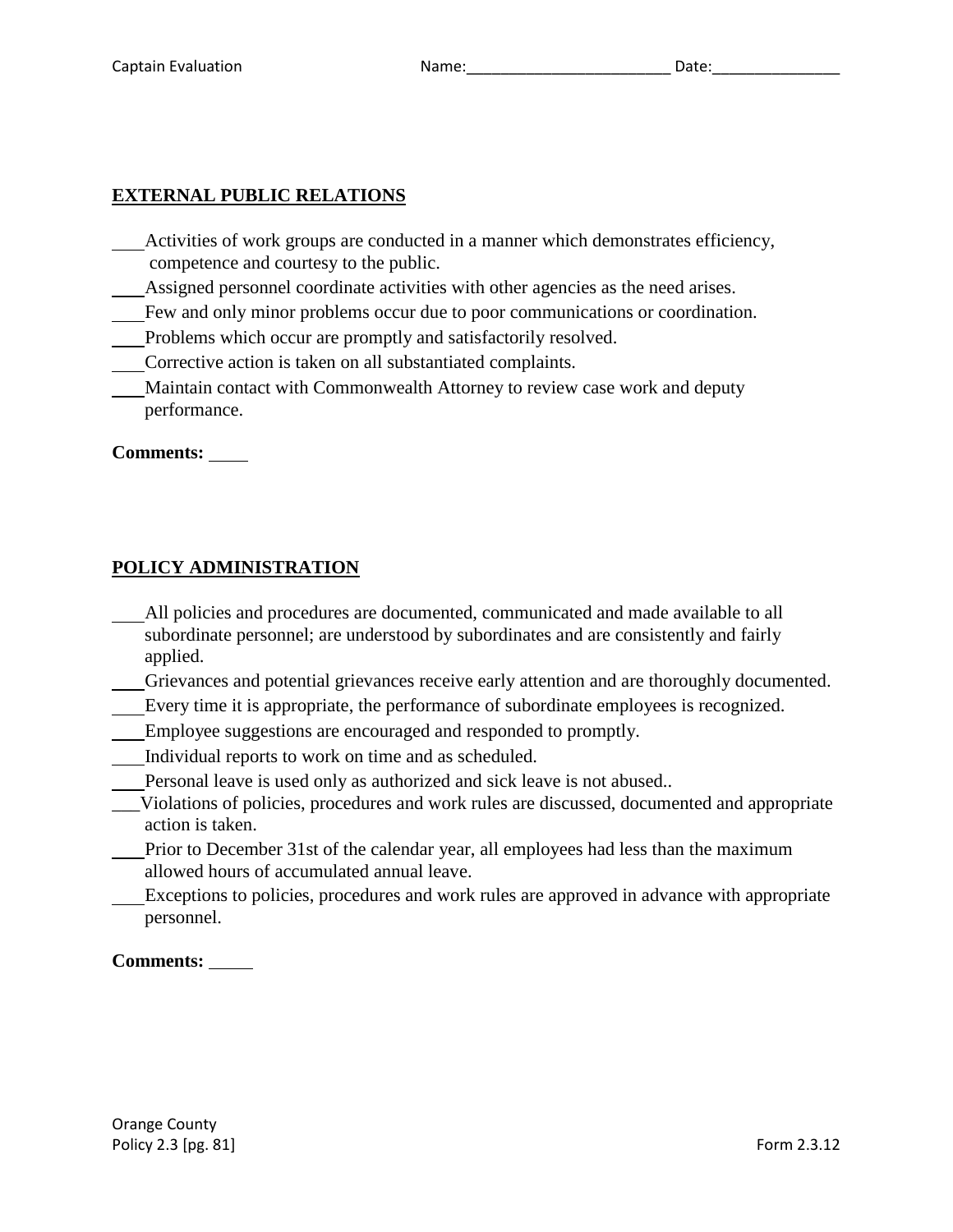Safety regulations and procedures are communicated and frequently reviewed with personnel.

Accidents are quickly and correctly reported and related reports are completed in a prompt and correct manner.

- Violations of safety regulations are discussed and corrected with appropriate action taken.
- Safety hazards are promptly identified, corrected and reported.
- Provides a leadership role by following all safety policies and procedures.

**Comments:**

# **EQUIPMENT AND FACILITY MANAGEMENT**

- Few and only minor losses due to faulty care and maintenance of facilities, equipment and supplies.
- Prescribed maintenance is performed as scheduled and related recording is current.
- Loss or damage of equipment due to carelessness is rare.
- Equipment wear or malfunctions are reported or corrective action is taken.

## **Comments:**

**CORE VALUES:** Assign a numeric to each box, then list examples or actions that demonstrate how the employee embodies each core value. Complete all sections.

Integrity: Employee's actions are guided by ethical and honest conduct.

Leadership: Employee is an example to others.

Service: Employee is responsive and service oriented to meet customer needs.

**Comments:**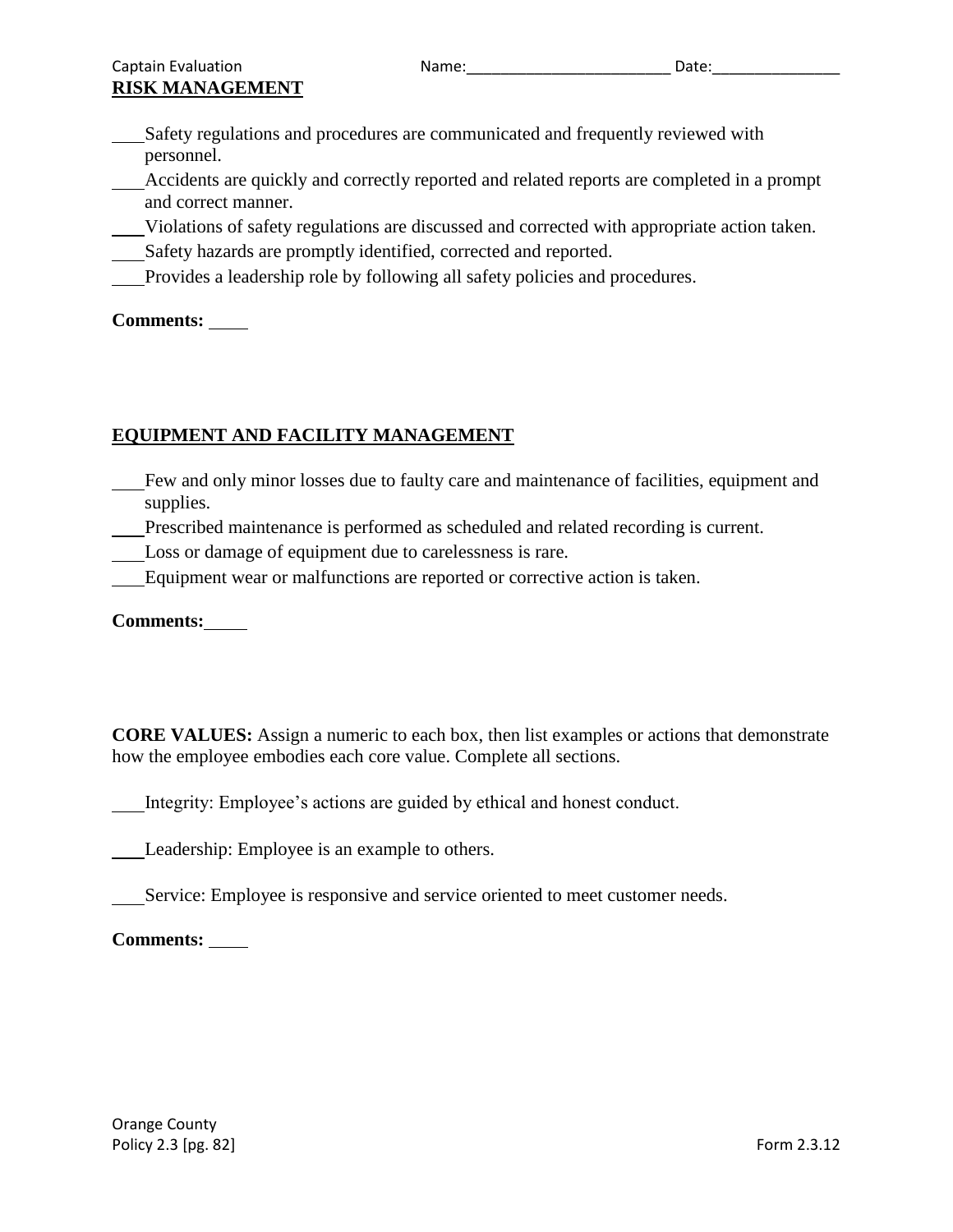Is well versed in applicable county policies, knows where to find the most updated policy

Follows all applicable county policies

Makes appropriate inquiries as to the meaning or directives included in county policy before acting.

Completes all county policy required forms and documents in a timely matter.

**Comments:**

# **CALCULATION OF RATING**

| A. Total Scores                 |  |
|---------------------------------|--|
| <b>B.</b> Number of Categories  |  |
| C. Rating Determination $(A/B)$ |  |

# **PERFORMANCE RATING**

4.5-5.00 and no ratings below satisfactory –Exceptional 3.5-4.49 and no ratings below satisfactory – Above Satisfactory 2.5-3.49 and no unsatisfactory ratings – Satisfactory 1.5-2.49 – Below Satisfactory  $0.0 - 1.49$  – Unsatisfactory

## **Development and growth potential:**

Include comments on employee's major strengths, accomplishments made during this review period and development achieved since the last performance evaluation.

## **Completed goals and objectives:**

Review the results of goals and objectives completed within this performance cycle.

#### **New goals and objectives:**

List the objectives to be accomplished within the next performance cycle. Arrange in order of priority.